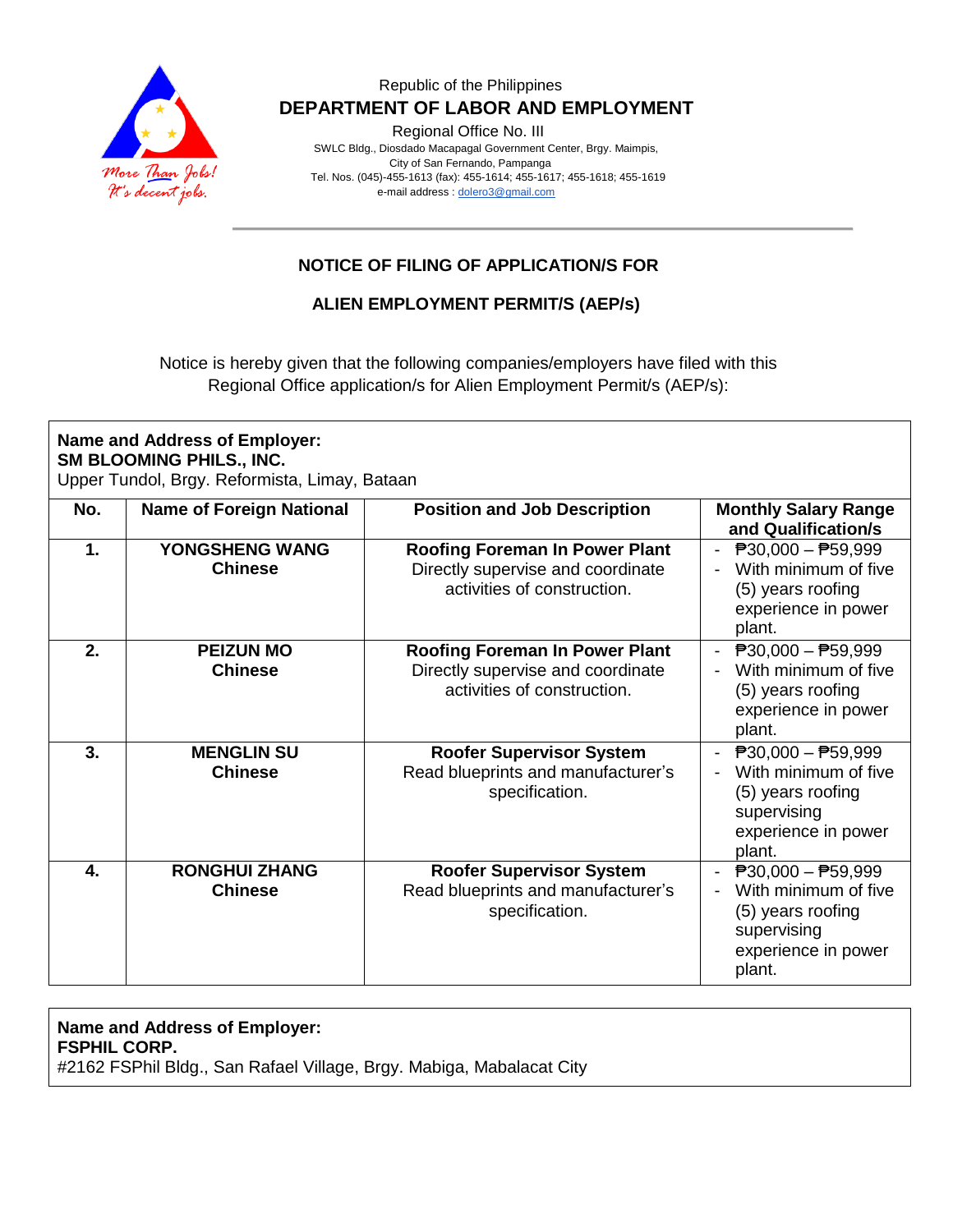

## Republic of the Philippines  **DEPARTMENT OF LABOR AND EMPLOYMENT**

Regional Office No. III

 SWLC Bldg., Diosdado Macapagal Government Center, Brgy. Maimpis, City of San Fernando, Pampanga Tel. Nos. (045)-455-1613 (fax): 455-1614; 455-1617; 455-1618; 455-1619 e-mail address [: dolero3@gmail.com](mailto:dolero3@gmail.com)

| No. | <b>Name of Foreign National</b> | <b>Position and Job Description</b>                                                                                                                                 | <b>Monthly Salary Range</b><br>and Qualification/s                                                                |
|-----|---------------------------------|---------------------------------------------------------------------------------------------------------------------------------------------------------------------|-------------------------------------------------------------------------------------------------------------------|
|     | <b>YONGIN KIM</b><br>Korean     | <b>Site Manager</b><br>Interpret and explain Korean Plan and<br>Contract terms to administrative staff,<br>workers and clients; representing owner<br>or developer. | $\overline{P}90,000 - \overline{P}149,999$<br>Knows how to<br>translate English to<br>other foreign<br>languages. |

| <b>Name and Address of Employer:</b><br><b>NICERA PHILIPPINES, INC.</b><br>Lot #46 Block F, Subic Techno Park, Boton Area, SBFZ |                                   |                                                                                                                                                                                                            |                                                    |
|---------------------------------------------------------------------------------------------------------------------------------|-----------------------------------|------------------------------------------------------------------------------------------------------------------------------------------------------------------------------------------------------------|----------------------------------------------------|
| No.                                                                                                                             | <b>Name of Foreign National</b>   | <b>Position and Job Description</b>                                                                                                                                                                        | <b>Monthly Salary Range</b><br>and Qualification/s |
|                                                                                                                                 | <b>HIROSHI SUMIDA</b><br>Japanese | <b>Senior Division Manager/ A Member</b><br>of the Board of Director<br>Leads and directs every aspect of<br>Manufacturing Division's operations with<br>strong sense of cross - functional<br>leadership. | $\overline{P}30,000 - \overline{P}59,999$          |

| Name and Address of Employer:<br><b>TOKIWA SUBIC CORP.</b><br>Lot 17/18 Block C, Subic Techno Park, Boton Area, SBFZ |                                 |                                                                                                                                                                               |                                                                                                                       |
|----------------------------------------------------------------------------------------------------------------------|---------------------------------|-------------------------------------------------------------------------------------------------------------------------------------------------------------------------------|-----------------------------------------------------------------------------------------------------------------------|
| No.                                                                                                                  | <b>Name of Foreign National</b> | <b>Position and Job Description</b>                                                                                                                                           | <b>Monthly Salary Range</b><br>and Qualification/s                                                                    |
|                                                                                                                      | YOSHIAKI UEHARA<br>Japanese     | <b>General Manager</b><br>Ensure that the administrative and<br>operational policies of the department<br>are controlled and carried out under his<br>supervision/management. | - $P30,000 - P59,999$<br>- Graduate of any<br>bachelor course with<br>administrative and<br>production<br>experience. |

|     | Name and Address of Employer:<br><b>MISUNG SUBIC INC.</b><br>Lot 76-A AIM High St., Subic Gateway Park, SBFZ |                                     |                                                    |  |  |
|-----|--------------------------------------------------------------------------------------------------------------|-------------------------------------|----------------------------------------------------|--|--|
| No. | <b>Name of Foreign National</b>                                                                              | <b>Position and Job Description</b> | <b>Monthly Salary Range</b><br>and Qualification/s |  |  |